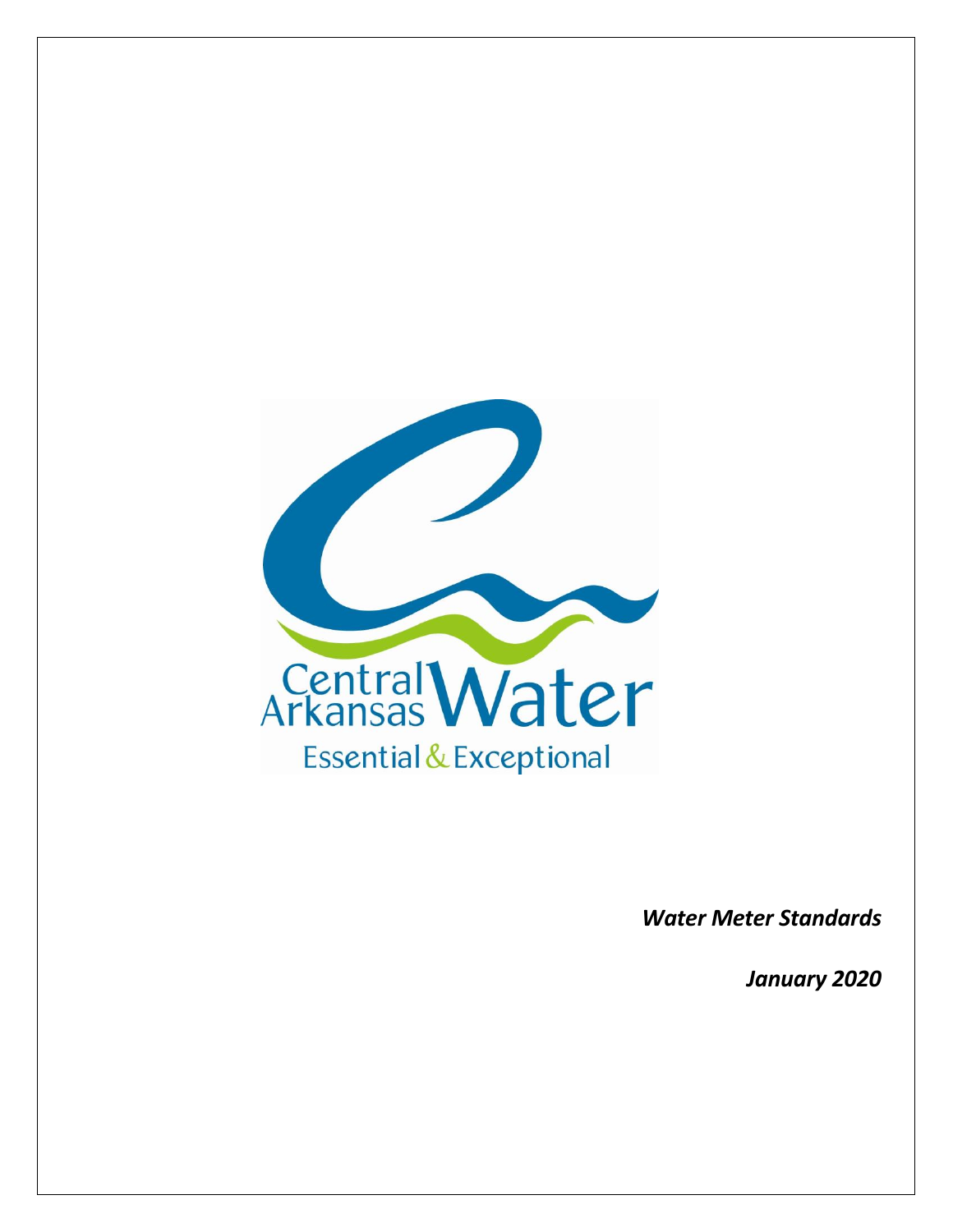# **CENTRAL ARKANSAS WATER DISPLACEMENT AND TURBO WATER METERS SPECIFICATIONS AND STANDARDS**

This document contains specifications and standards for items that are not listed in the CAW Engineering Construction Specification Document. Items will be listed in the three separate forms. If an item is listed as **ONLY,** that is the only brand name that is acceptable. If an item is listed with a generic description, then any brand name is acceptable as long as it meets the applied description. If an item is listed with a manufacture number and the words **OR EQUAL**, then any brand name is acceptable as long as it meets the applied description; in the case CAW supplies a manufacturer's number as a point of reference only.

## **1. General**

- **1.1** These specifications are intended to set a standard for the meters purchased or installed for **Central Arkansas Water**. Specifications for material not included in these specifications shall be included in other specifications or plans and will be furnished on request. These general and detail specifications are subject to revision from one project to another. The **CONTRACTOR** shall make himself familiar with the current revision.
- **1.2 Central Arkansas Water** must approve all material prior to installation.
- **1.3** Any reference to specifications published by other agencies shall refer to the latest edition or revision of such specifications as of the date of advertising for bids.

## **2. Definitions**

- **2.1** The term "as specified" shall mean as specified by the **Central Arkansas Water** in plans, proposals, other specifications, and written or oral instructions.
- **2.2** The term "or equal" shall mean that the proposed material or item shall perform adequately the duties imposed by the general design and is of the same or equal design, substance, and function to that specified by using the name of a product manufacturer, or vendor. **Central Arkansas Water** shall make final approval of such items or materials.

## **3. Approved Meter Details**

- **3.0** Displacement Type Water Meters, 5/8" through 2"
- **3.1** Meter shall conform to AWWA Standard C700-77 and all supplemental provisions specified herein. Design or feature options covered by the above standard but not specified herein shall be at the Supplier's option. All meters must be in NSF/ANSI Standard 61, Annex G compliance. Effective January 2013 all meters must be in NSF/ANSI 372 compliance.
- **3.2** Meters acceptable under these specifications are: Meter Size N

| ivieter Size | $\mathbf{N}$ . B |                         |            |                                |
|--------------|------------------|-------------------------|------------|--------------------------------|
| 5/8"         | T-10             | $M-25$ or LP            | SR OR SR-2 | No meter will be accepted that |
| 3/4"         | T-10             | M-35                    | SR OR SR-2 | does not meet the physical     |
| 1"           | T-10             | M-70 or M-55 SR OR SR-2 |            | dimensions as specified        |
| 11/2"        | T-10             | M-120                   | SR OR SR-2 |                                |
| 2"           | T-10             | M-170                   | SR OR SR-2 |                                |
|              |                  |                         |            |                                |

2" Turbine or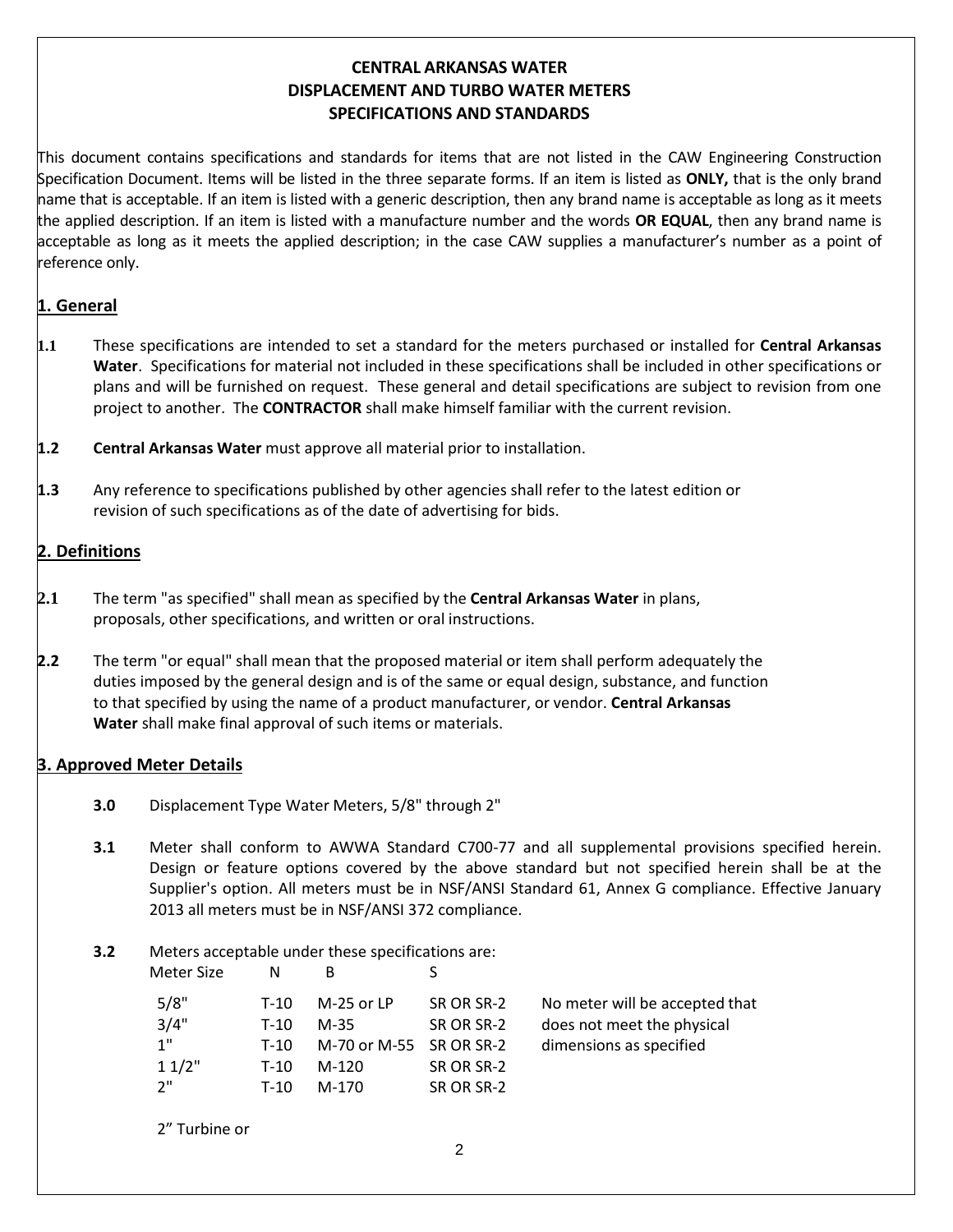# Larger (with Strainer)

Neptune Only

- N Neptune T-10
- B Badger as Noted
- S Sensus SR-2

### **3.3** Features

**3.3.1** Design - Frostproof

### **3.3.2** Materials

Main case - copper alloy Bottom - bronze Register lens - glass External features - copper alloy or stainless steel

#### **3.4** Magnetic coupling drive

- **3.5** Register lens glass
	- **3.5.1** Hermetically sealed (moisture proof)
	- **3.5.2** Straight reading in cubic feet
	- **3.5.3** Center-sweep test band
	- **3.5.4** The numbers on odometer wheels which register 100 cubic feet or more shall be black on a white background. The numbers on odometer wheels which register less than 100 cubic feet shall be white on a black background.
	- **3.5.5** Register lid shall be designed so that it opens and closes without binding. Lids shall be hinged on the inlet side of the meter

#### **3.6** Serial Numbers:

- **3.6.1** The Manufacturer's serial number shall be imprinted on the outside of the main case or a serial number assigned by Central Arkansas Water.
- **3.6.2** The Purchaser's serial number as specified on the purchase order shall be permanently imprinted on both the inside and the outside of the register lid and also stamped on the main case of the meter. The numbers shall be at least 1/4-inch in height.

## **3.7** Connections:

- **3.7.1** Coupling nuts, tailpieces and companion flanges and accessories are not required.
- **3.7.2** Spud thread size

5/8-inch meter - 3/4-inch 3/4-inch meter - 1-inch 1-inch meter - 1 1/4-inch Maincase connections for 1 1/2-inch and 2-inch meters shall be flanges

**3.8** Physical Dimensions - 5/8" through 1"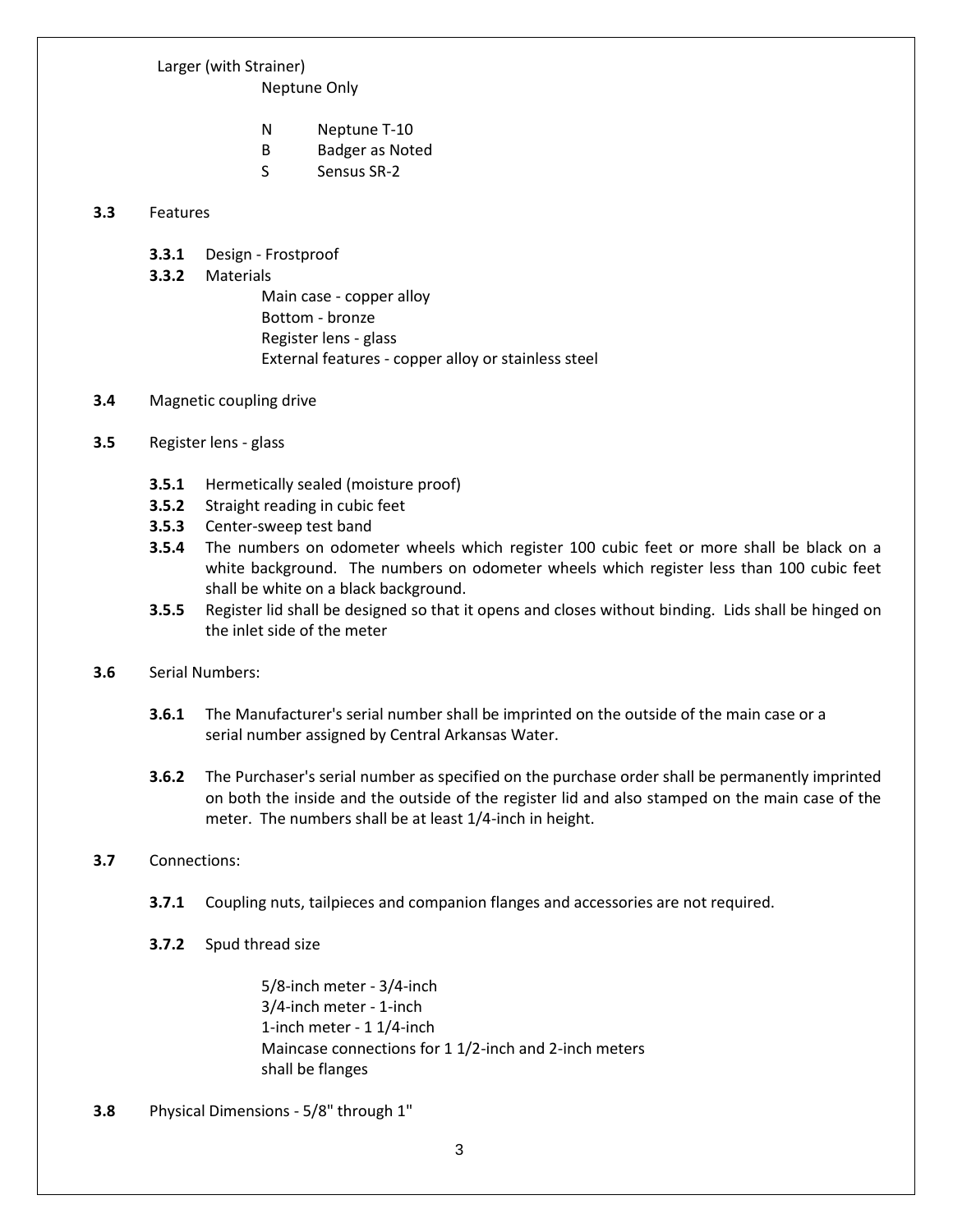| Maximum | Maximum | Maximum |        |
|---------|---------|---------|--------|
| Length  | Width   | Height  |        |
|         |         |         |        |
| 5/8"    | 71/2"   | 6"      | 53/4"  |
| 3/4"    | q"      | 6"      | 6"     |
| 1"      | 10 3/4" | 81/8"   | 77/16" |

**3.9** Meters which are designed in such manner that the register may be removed without removal of the bottom of the case shall be equipped with a security seal affixed to the register, register box, or register retainer in such manner that removal of register requires breaking the seal. The seal shall be made of copper or stainless-steel wire with ends connected by a lead seal, a seal push pin, or torx screw.

Design Pressure - Meters shall withstand static pressure of at least 150 psi without any distortion which affects the accuracy of registration.

Acceptable Manufacturers - Meters conforming to these specifications and manufactured by the following manufacturers are acceptable:

Badger Meter, Inc., - Milwaukee, Wisconsin Neptune Water Meter Company - Tallassee, Alabama Sensus - Uniontown, Pennsylvania

#### **3.10** Guarantee:

Except in the case of damage by vandalism, negligence, improper handling or installation, exposures to operating conditions exceeding those specified in AWWA C700-77, foreign matter in water, or acts of God, the Manufacturer guarantees (1) the meter furnished hereunder to be free from defects in material and workmanship; (2) accuracy of registration within the limits specified in AWWA Standard C700-77 for a period of (1) year after installation; (3) accuracy of registration within the limits specified in AWWA Manual M6 (1981 Edition) for repaired meter standards for a period of fifteen (15) years from date of installation; and (4) register for a period of twenty-five (25) years after installation including a guarantee against the entry of moisture into the register.

- **3.10.1** The Manufacturer or Supplier shall promptly replace and repair to standards specified herein meters failing to conform to the above criteria at no cost to the Purchaser and shall pay all shipping costs in connection therewith. In the case of a defect in the meter register or measuring chamber detected after installation the Supplier or Manufacturer may furnish complete register assemblies (including boxes for certain designs) and complete register chambers for installation by the Purchaser.
- **3.10.2** Meters tested by the Purchaser and found to be in non-conformance with the accuracy specified herein shall promptly be replaced by the Manufacturer or Supplier without cost to the Purchaser. Further, the Manufacturer or Supplier shall pay Purchaser, as a handling charge, Seven Dollars (\$7.00) for each meter which, upon testing by the Purchaser prior to installation, is found to be in non-conformance with the accuracy specified herein.

#### **3.11** Electronic Register: